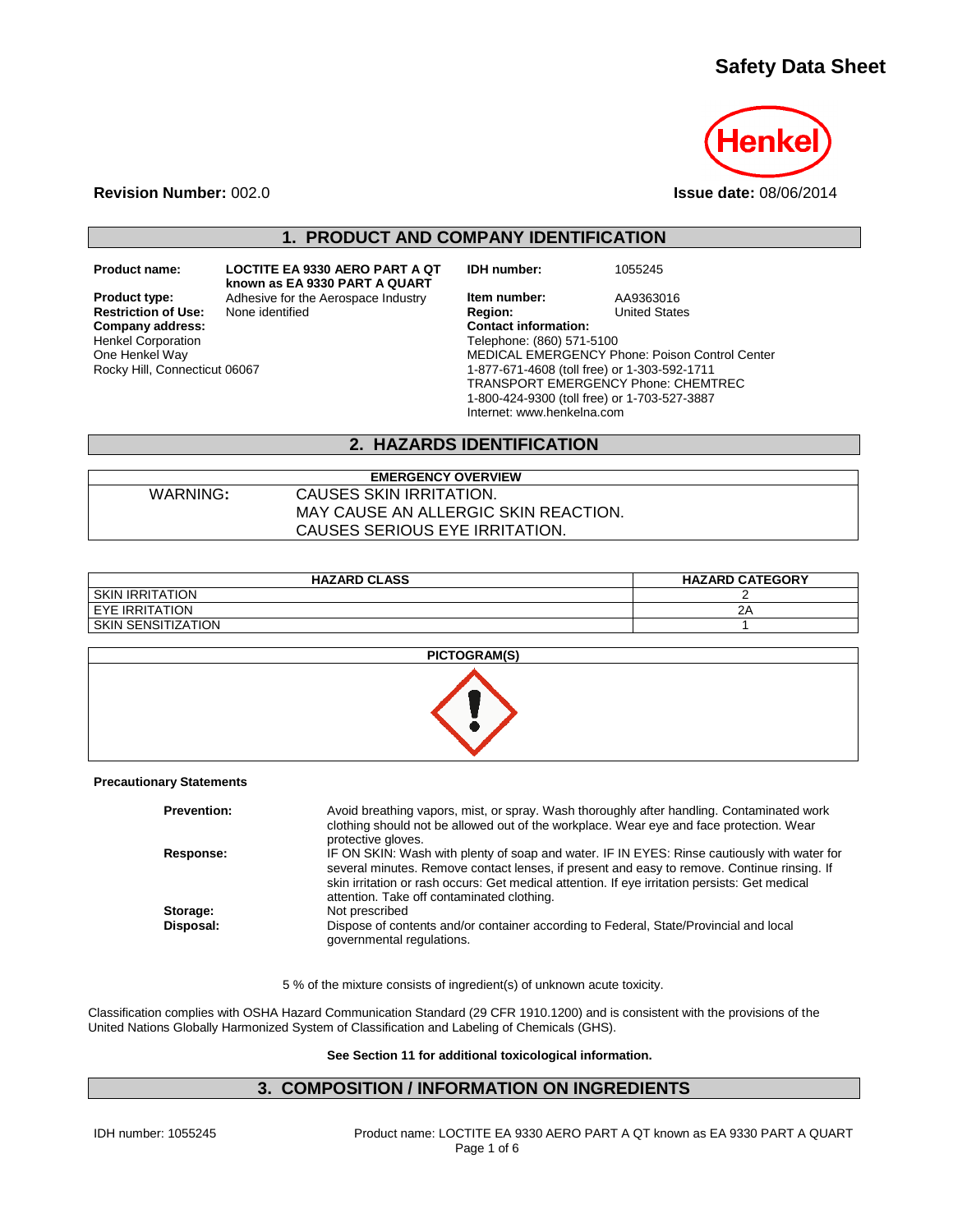| <b>Hazardous Component(s)</b> | <b>CAS Number</b> | Percentage* |
|-------------------------------|-------------------|-------------|
| Epoxy resin                   | Proprietary       | $30 - 60$   |
| Epoxy resin                   | Proprietary       | $10 - 30$   |
| Modified Epoxy Resin          | Unknown           | $5 - 10$    |
| Epoxy resin                   | Proprietary       | $1 - 5$     |
| Aluminum oxide, fibrous       | 1344-28-1         | - 5         |
| Glass, oxide, chemicals       | 65997-17-3        | - 5         |
| Substituted silane            | Proprietary       | - 5         |

\* Exact percentage is a trade secret. Concentration range is provided to assist users in providing appropriate protections.

| <b>4. FIRST AID MEASURES</b>       |                                                                                                                                                   |  |
|------------------------------------|---------------------------------------------------------------------------------------------------------------------------------------------------|--|
| Inhalation:                        | If inhaled, immediately remove the affected person to fresh air. If symptoms<br>develop and persist, get medical attention.                       |  |
| Skin contact:                      | Immediately wash skin thoroughly with soap and water. If symptoms develop<br>and persist, get medical attention.                                  |  |
| Eye contact:                       | In case of contact with the eyes, rinse immediately with plenty of water for 15<br>minutes, and seek immediate medical attention.                 |  |
| Ingestion:                         | Get immediate medical attention. Do not induce vomiting. Never give anything<br>by mouth to a victim who is unconscious or is having convulsions. |  |
| Symptoms:                          | See Section 11.                                                                                                                                   |  |
| Notes to physician:                | Treat symptomatically and supportively.                                                                                                           |  |
|                                    | <b>5. FIRE FIGHTING MEASURES</b>                                                                                                                  |  |
| <b>Extinguishing media:</b>        | Water spray (fog), foam, dry chemical or carbon dioxide.                                                                                          |  |
| Special firefighting procedures:   | Wear protective equipment. Wear self-contained breathing apparatus.                                                                               |  |
| Unusual fire or explosion hazards: | May liberate large quantities of dense, foul-smelling smoke which may contain<br>unidentified toxic gasses.                                       |  |

**Hazardous combustion products:** Upon decomposition, this product emits carbon monoxide, carbon dioxide and/or low molecular weight hydrocarbons. Oxides of nitrogen.

# **6. ACCIDENTAL RELEASE MEASURES**

**Use personal protection recommended in Section 8, isolate the hazard area and deny entry to unnecessary and unprotected personnel.**

| <b>Environmental precautions:</b> | Prevent further leakage or spillage if safe to do so. Wear appropriate<br>protective equipment and clothing during clean-up. Do not allow product to<br>enter sewer or waterways. |
|-----------------------------------|-----------------------------------------------------------------------------------------------------------------------------------------------------------------------------------|
| Clean-up methods:                 | Absorb spill with inert material. Shovel material into appropriate container for<br>disposal. Dispose of according to Federal, State and local governmental<br>regulations.       |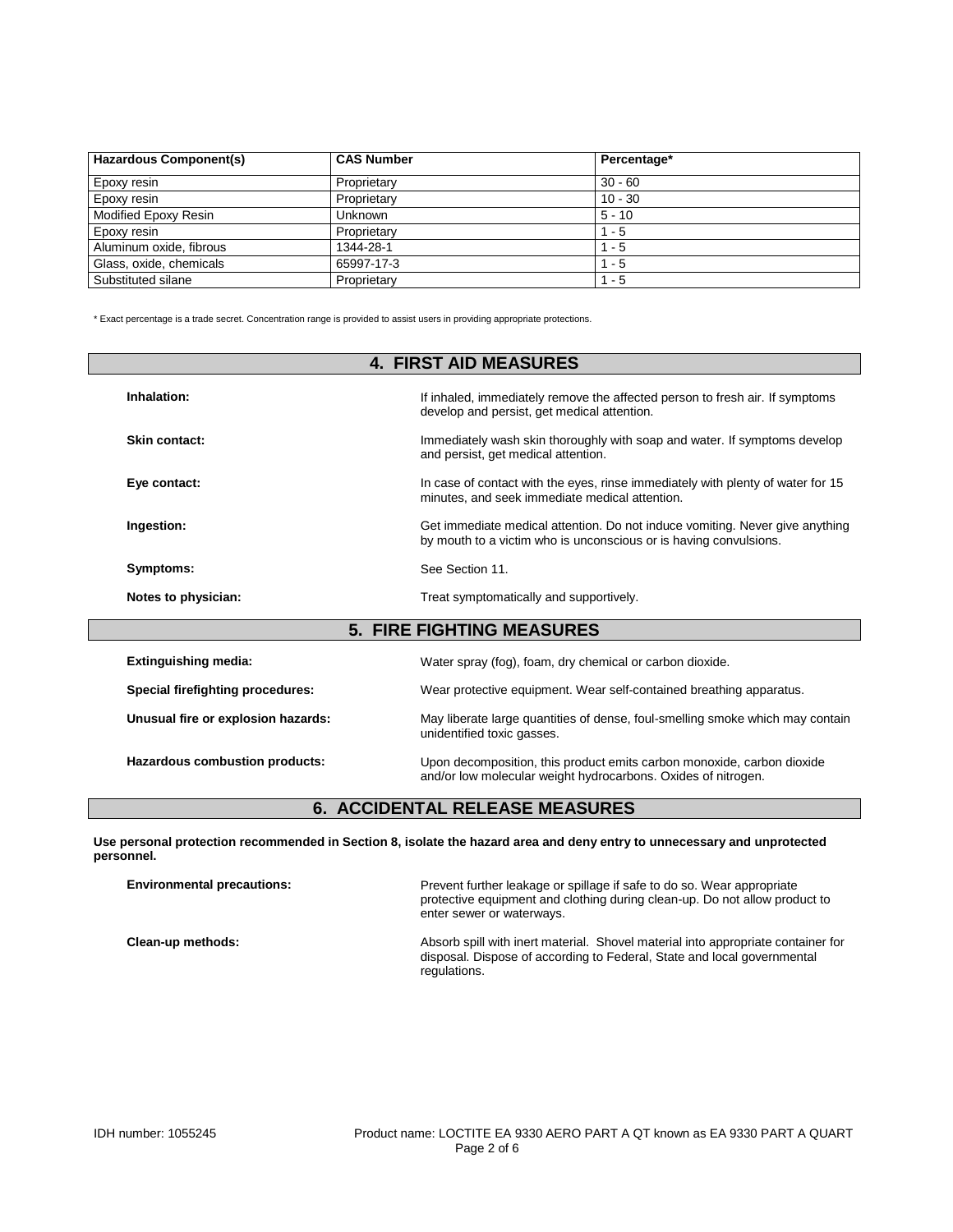# **7. HANDLING AND STORAGE**

**Handling:** Avoid contact with eyes, skin and clothing. Wash thoroughly after handling. Wash thoroughly after handling. Avoid breathing vapors or mists of this product. Do not take internally.

**Storage:** Keep container tightly closed and in a cool, well-ventilated place away from incompatible materials.

**For information on product shelf life, please review labels on container or check the Technical Data Sheet.**

## **8. EXPOSURE CONTROLS / PERSONAL PROTECTION**

**Employers should complete an assessment of all workplaces to determine the need for, and selection of, proper exposure controls and protective equipment for each task performed.**

| <b>Hazardous Component(s)</b> | <b>ACGIH TLV</b>                                                       | <b>OSHA PEL</b>                                                    | <b>AIHA WEEL</b> | <b>OTHER</b> |
|-------------------------------|------------------------------------------------------------------------|--------------------------------------------------------------------|------------------|--------------|
| Epoxy resin                   | None                                                                   | None                                                               | None             | None         |
| Epoxy resin                   | None                                                                   | None                                                               | None             | None         |
| Modified Epoxy Resin          | None                                                                   | None                                                               | None             | None         |
| Epoxy resin                   | None                                                                   | None                                                               | None             | None         |
| Aluminum oxide, fibrous       | 1 mg/m3 TWA<br>Respirable fraction.                                    | 5 mg/m3 PEL<br>Respirable fraction.<br>15 mg/m3 PEL Total<br>dust. | None             | None         |
| Glass, oxide, chemicals       | 10 mg/m3 TWA<br>Inhalable dust.<br>3 mg/m3 TWA<br>Respirable fraction. | 15 mg/m3 TWA Total<br>dust.<br>5 mg/m3 TWA<br>Respirable fraction. | None             | None         |
| Substituted silane            | None                                                                   | None                                                               | None             | None         |

| <b>Engineering controls:</b>   | Provide local and general exhaust ventilation to effectively remove and<br>prevent buildup of any vapors or mists generated from the handling of this<br>product. |
|--------------------------------|-------------------------------------------------------------------------------------------------------------------------------------------------------------------|
| <b>Respiratory protection:</b> | If ventilation is not sufficient to effectively prevent buildup of aerosols, mists or<br>vapors, appropriate NIOSH/MSHA respiratory protection must be provided.  |
| Eye/face protection:           | Safety goggles or safety glasses with side shields.                                                                                                               |
| Skin protection:               | Wear impervious gloves for prolonged contact. Use of impervious apron and<br>boots are recommended.                                                               |

## **9. PHYSICAL AND CHEMICAL PROPERTIES**

| Cream<br>Color:<br>Odor:<br>Pungent<br>Odor threshold:<br>Not available.<br>pH:<br>Neutral<br>Not available.<br>Vapor pressure:<br>Boiling point/range:<br>Not available.<br>Melting point/ range:<br>Not determined<br>Specific gravity:<br>Not available.<br>Vapor density:<br>Not available.<br>199 °C (390.2 °F)<br>Flash point:<br>Flammable/Explosive limits - lower:<br>Not determined<br>Flammable/Explosive limits - upper:<br>Not determined<br>Autoignition temperature:<br>Not determined |
|-------------------------------------------------------------------------------------------------------------------------------------------------------------------------------------------------------------------------------------------------------------------------------------------------------------------------------------------------------------------------------------------------------------------------------------------------------------------------------------------------------|
|                                                                                                                                                                                                                                                                                                                                                                                                                                                                                                       |
|                                                                                                                                                                                                                                                                                                                                                                                                                                                                                                       |
|                                                                                                                                                                                                                                                                                                                                                                                                                                                                                                       |
|                                                                                                                                                                                                                                                                                                                                                                                                                                                                                                       |
|                                                                                                                                                                                                                                                                                                                                                                                                                                                                                                       |
|                                                                                                                                                                                                                                                                                                                                                                                                                                                                                                       |
|                                                                                                                                                                                                                                                                                                                                                                                                                                                                                                       |
|                                                                                                                                                                                                                                                                                                                                                                                                                                                                                                       |
|                                                                                                                                                                                                                                                                                                                                                                                                                                                                                                       |
|                                                                                                                                                                                                                                                                                                                                                                                                                                                                                                       |
|                                                                                                                                                                                                                                                                                                                                                                                                                                                                                                       |
|                                                                                                                                                                                                                                                                                                                                                                                                                                                                                                       |
|                                                                                                                                                                                                                                                                                                                                                                                                                                                                                                       |
| <b>Evaporation rate:</b><br>Not determined                                                                                                                                                                                                                                                                                                                                                                                                                                                            |
| Solubility in water:<br>Not miscible or difficult to mix                                                                                                                                                                                                                                                                                                                                                                                                                                              |
| Partition coefficient (n-octanol/water):<br>Not determined                                                                                                                                                                                                                                                                                                                                                                                                                                            |
| <b>VOC content:</b><br>< 10 g/l per SCAQMD Rule 1124 [EPA Test Method 24/304-91] (estimated)                                                                                                                                                                                                                                                                                                                                                                                                          |
| Not available.<br>Viscosity:                                                                                                                                                                                                                                                                                                                                                                                                                                                                          |
| Decomposition temperature:<br>Not available.                                                                                                                                                                                                                                                                                                                                                                                                                                                          |

IDH number: 1055245 Product name: LOCTITE EA 9330 AERO PART A QT known as EA 9330 PART A QUART Page 3 of 6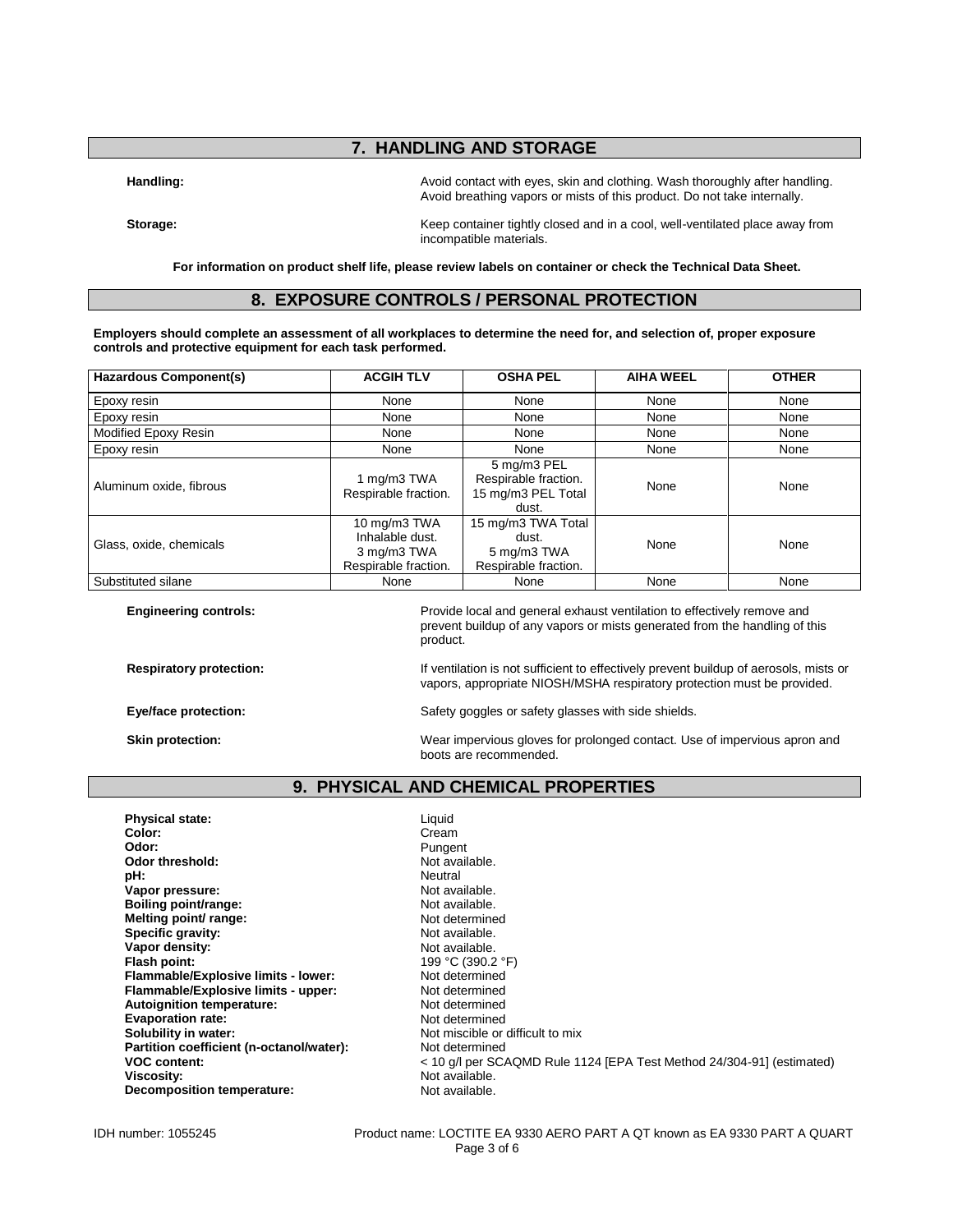|                                             | <b>10. STABILITY AND REACTIVITY</b>                                                                                                                                                                                                                                                                                                  |
|---------------------------------------------|--------------------------------------------------------------------------------------------------------------------------------------------------------------------------------------------------------------------------------------------------------------------------------------------------------------------------------------|
| Stability:                                  | Stable at normal conditions.                                                                                                                                                                                                                                                                                                         |
| Hazardous reactions:                        | May occur.                                                                                                                                                                                                                                                                                                                           |
| <b>Hazardous decomposition</b><br>products: | Upon decomposition, this product emits carbon monoxide, carbon dioxide and/or low<br>molecular weight hydrocarbons. Oxides of nitrogen.                                                                                                                                                                                              |
| Incompatible materials:                     | Keep away from strong oxidizing agents, strong Lewis or mineral acids.                                                                                                                                                                                                                                                               |
| <b>Reactivity:</b>                          | Not available.                                                                                                                                                                                                                                                                                                                       |
| Conditions to avoid:                        | Keep away from heat, ignition sources and incompatible materials. Avoid mixing resin (Part A)<br>and curing agent (Part B) unless you plan to use immediately. Do not heat mixed adhesive<br>unless curing surfaces to be bonded. Failure to observe these precautions may result in<br>excessive heat build-up causing an exotherm. |

# **11. TOXICOLOGICAL INFORMATION**

**Relevant routes of exposure:** Skin, Inhalation, Eyes

#### **Potential Health Effects/Symptoms**

**Inhalation:** Inhalation of vapors or mists of the product may be irritating to the respiratory system. **Skin contact:** This product may cause irritation to the skin. This product may cause an allergic skin reaction. **Eye contact:** This product may cause irritation to the eyes.<br> **Ingestion:** Ingestion of this product may cause nausea, **Ingestion:** Ingestion of this product may cause nausea, vomiting and diarrhea.

| <b>Hazardous Component(s)</b> | <b>Immediate and Delayed Health Effects</b><br>LD50s and LC50s |                                    |
|-------------------------------|----------------------------------------------------------------|------------------------------------|
| Epoxy resin                   | None                                                           | Allergen, Irritant                 |
| Epoxy resin                   | None                                                           | Irritant, Allergen                 |
| Modified Epoxy Resin          | None                                                           | No Data                            |
| Epoxy resin                   | None                                                           | Irritant, Allergen                 |
| Aluminum oxide, fibrous       | None                                                           | Irritant, Nuisance dust, Corrosive |
| Glass, oxide, chemicals       | None                                                           | Allergen, Respiratory              |
| Substituted silane            | None                                                           | Allergen, Irritant                 |

| Hazardous Component(s)  | <b>NTP Carcinogen</b> | <b>IARC Carcinogen</b> | <b>OSHA Carcinogen</b><br>(Specifically Regulated) |
|-------------------------|-----------------------|------------------------|----------------------------------------------------|
| Epoxy resin             | No                    | No                     | No                                                 |
| Epoxy resin             | No                    | No                     | No                                                 |
| Modified Epoxy Resin    | No                    | No                     | No                                                 |
| Epoxy resin             | No                    | No                     | No                                                 |
| Aluminum oxide, fibrous | No                    | No                     | No                                                 |
| Glass, oxide, chemicals | No                    | No                     | No                                                 |
| Substituted silane      | No                    | No                     | No                                                 |

# **12. ECOLOGICAL INFORMATION**

**Ecological information:** Toxic to aquatic organisms.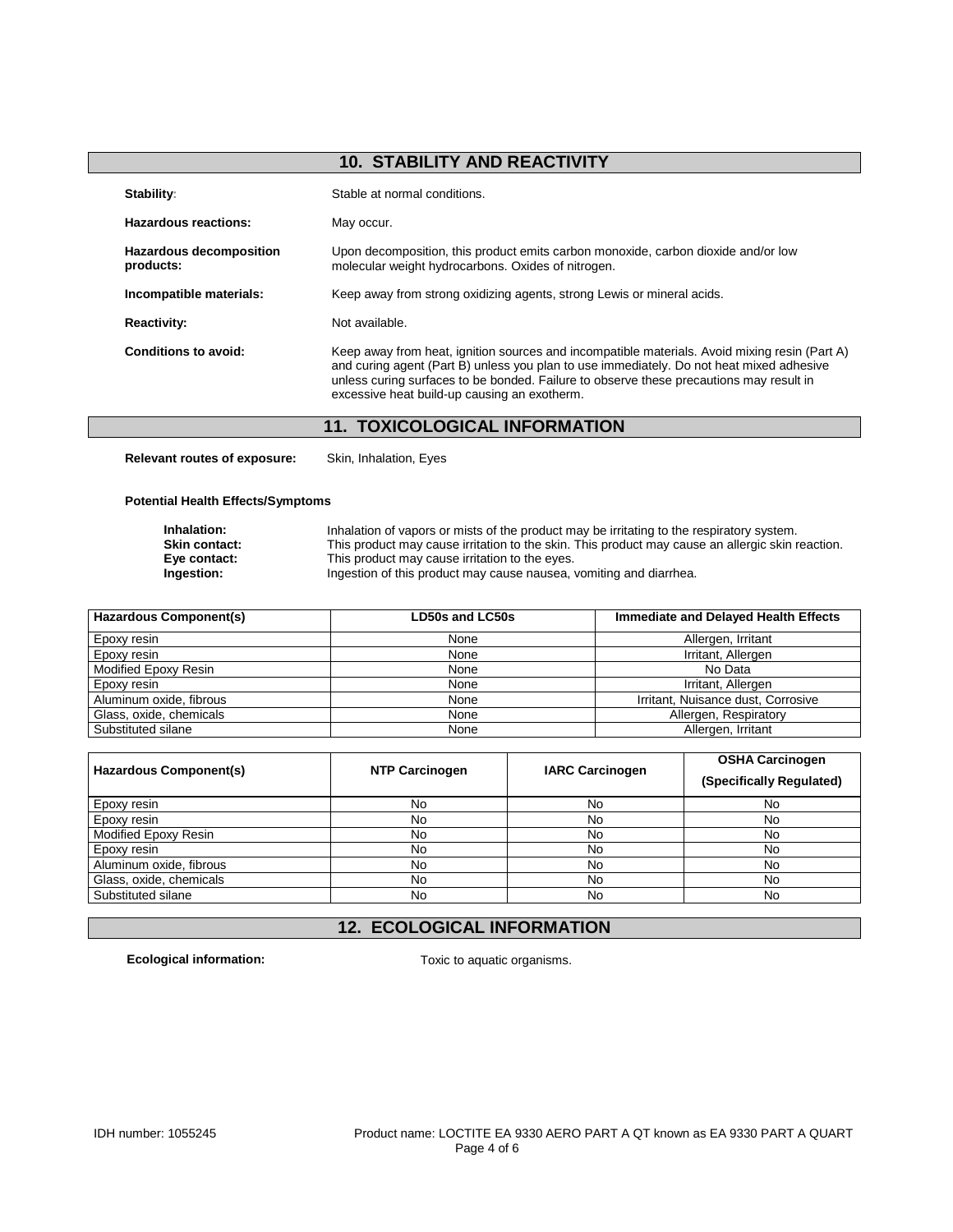| <b>13. DISPOSAL CONSIDERATIONS</b>                  |                                                                                                                                |  |  |
|-----------------------------------------------------|--------------------------------------------------------------------------------------------------------------------------------|--|--|
| Information provided is for unused product only.    |                                                                                                                                |  |  |
| Recommended method of disposal:                     | Dispose of according to Federal, State and local governmental regulations.                                                     |  |  |
| Hazardous waste number:                             | Material, if discarded, is not expected to be a characteristic hazardous waste<br>under RCRA.                                  |  |  |
|                                                     | <b>14. TRANSPORT INFORMATION</b>                                                                                               |  |  |
| package/configuration.                              | The transport information provided in this section only applies to the material/formulation itself, and is not specific to any |  |  |
| U.S. Department of Transportation Ground (49 CFR)   |                                                                                                                                |  |  |
| Proper shipping name:                               | Not regulated                                                                                                                  |  |  |
| Hazard class or division:                           | None                                                                                                                           |  |  |
| Identification number:                              | None                                                                                                                           |  |  |
| Packing group:                                      | None                                                                                                                           |  |  |
| <b>International Air Transportation (ICAO/IATA)</b> |                                                                                                                                |  |  |
| Proper shipping name:                               | Environmentally hazardous substance, liquid, n.o.s. (Bisphenol-A Epichlorhydrin<br>resin)                                      |  |  |
| Hazard class or division:                           | 9                                                                                                                              |  |  |
| Identification number:                              | <b>UN 3082</b>                                                                                                                 |  |  |
| Packing group:                                      | Ш                                                                                                                              |  |  |
| <b>Water Transportation (IMO/IMDG)</b>              |                                                                                                                                |  |  |
| Proper shipping name:                               | ENVIRONMENTALLY HAZARDOUS SUBSTANCE, LIQUID, N.O.S. (Bisphenol-A<br>Epichlorhydrin resin)                                      |  |  |
| Hazard class or division:                           | 9                                                                                                                              |  |  |
| Identification number:                              | <b>UN 3082</b>                                                                                                                 |  |  |
| Packing group:                                      | Ш                                                                                                                              |  |  |
| Marine pollutant:                                   | Bisphenol-A Epichlorhydrin resin                                                                                               |  |  |
|                                                     |                                                                                                                                |  |  |
|                                                     | <b>15. REGULATORY INFORMATION</b>                                                                                              |  |  |

#### **United States Regulatory Information**

| TSCA 8 (b) Inventory Status:<br>TSCA 12 (b) Export Notification:                                              | All components are listed or are exempt from listing on the Toxic Substances Control Act<br>inventory.<br>None above reporting de minimis                                                                                                                                                                       |
|---------------------------------------------------------------------------------------------------------------|-----------------------------------------------------------------------------------------------------------------------------------------------------------------------------------------------------------------------------------------------------------------------------------------------------------------|
| <b>CERCLA/SARA Section 302 EHS:</b><br><b>CERCLA/SARA Section 311/312:</b><br><b>CERCLA/SARA Section 313:</b> | None above reporting de minimis<br>Immediate Health, Delayed Health<br>This product contains the following toxic chemicals subject to the reporting requirements of<br>section 313 of the Emergency Planning and Community Right-To-Know Act of 1986 (40<br>CFR 372). Aluminum oxide, fibrous (CAS# 1344-28-1). |
| <b>California Proposition 65:</b>                                                                             | This product contains a chemical known in the State of California to cause cancer. This<br>product contains a chemical known to the State of California to cause birth defects or other<br>reproductive harm.                                                                                                   |
| Canada Regulatory Information                                                                                 |                                                                                                                                                                                                                                                                                                                 |
| <b>CEPA DSL/NDSL Status:</b>                                                                                  | One or more components are not listed on, and are not exempt from listing on either the<br>Domestic Substances List or the Non-Domestic Substances List.                                                                                                                                                        |

# **16. OTHER INFORMATION**

**This safety data sheet contains changes from the previous version in sections:** New Material Safety Data Sheet format.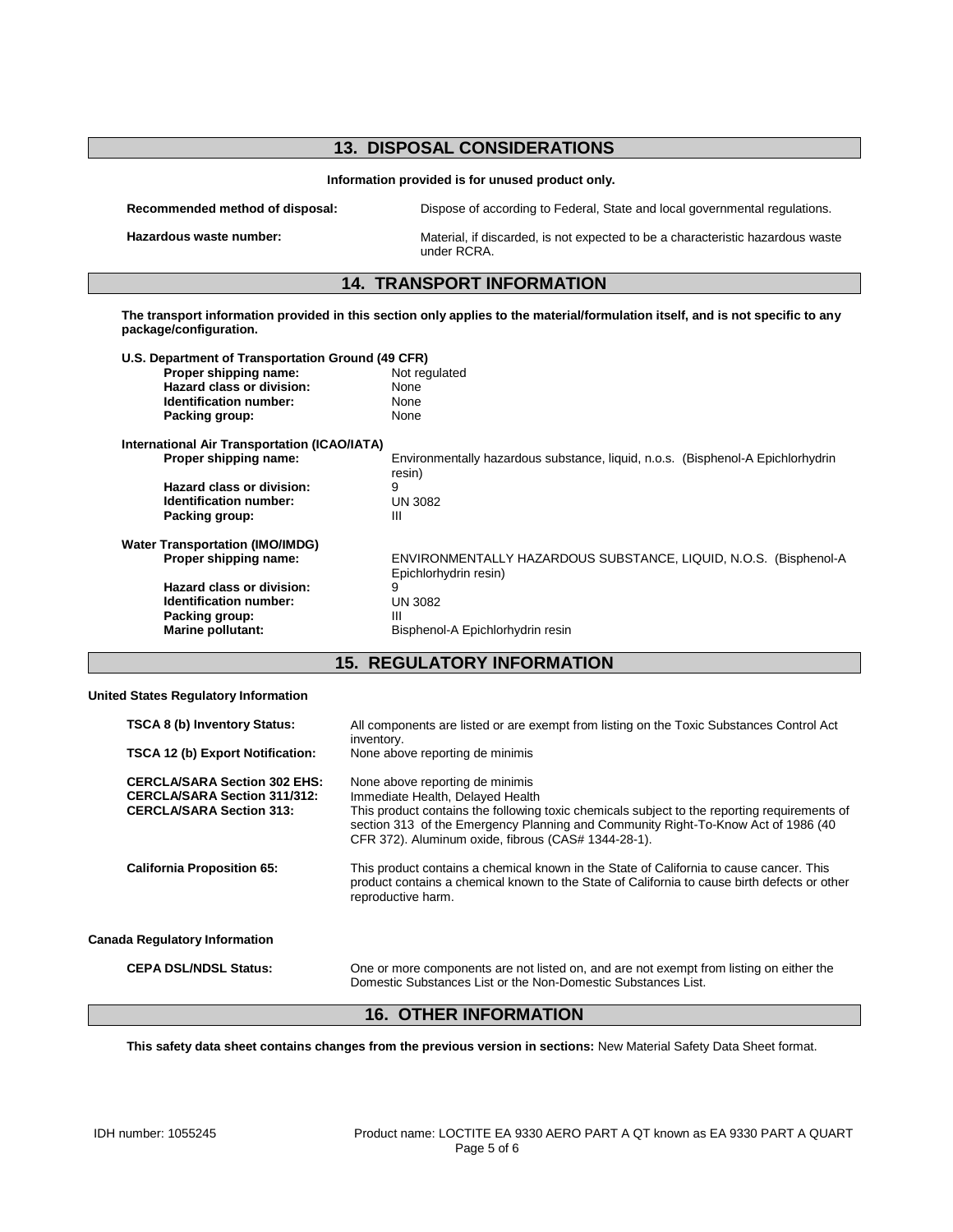#### Prepared by: Mark Mau, Regulatory Affairs Specialist

**Issue date:** 08/06/2014

**DISCLAIMER:** The data contained herein are furnished for information only and are believed to be reliable. However, Henkel Corporation and its affiliates ("Henkel") does not assume responsibility for any results obtained by persons over whose methods Henkel has no control. It is the user's responsibility to determine the suitability of Henkel's products or any production methods mentioned herein for a particular purpose, and to adopt such precautions as may be advisable for the protection of property and persons against any hazards that may be involved in the handling and use of any Henkel's products. In light of the foregoing, Henkel specifically disclaims all warranties, express or implied, including warranties of merchantability and fitness for a particular purpose, arising from sale or use of Henkel's products. Henkel further disclaims any liability for consequential or incidental damages of any kind, including lost profits.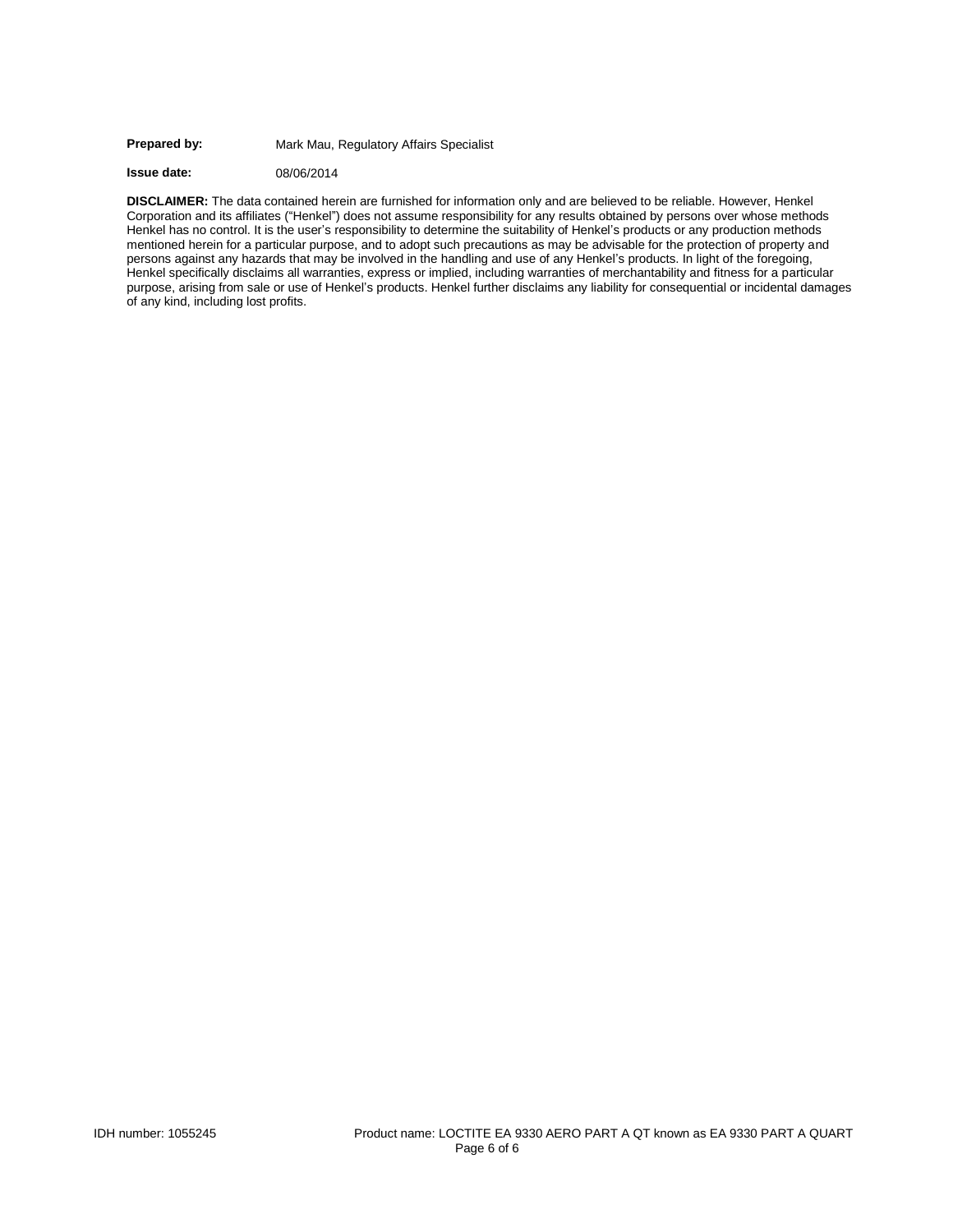# **Safety Data Sheet**



**Revision Number:** 001.3 **Issue date:** 08/26/2014

**1. PRODUCT AND COMPANY IDENTIFICATION**

**Restriction of Use:**<br>Company address: Henkel Corporation One Henkel Way Rocky Hill, Connecticut 06067

**Product name: LOCTITE EA 9330 AERO PART B 8OZ known as EA 9330 PART B 8 OZ Product type:** Adhesive for the Aerospace Industry **Item number:** AB9363014<br> **Restriction of Use:** None identified **Region:** Region: United States

**IDH number:** 1055246

**Company address: Contact information:** Telephone: (860) 571-5100 MEDICAL EMERGENCY Phone: Poison Control Center 1-877-671-4608 (toll free) or 1-303-592-1711 TRANSPORT EMERGENCY Phone: CHEMTREC 1-800-424-9300 (toll free) or 1-703-527-3887 Internet: www.henkelna.com

## **2. HAZARDS IDENTIFICATION**

**EMERGENCY OVERVIEW** DANGER**:** CAUSES SEVERE SKIN BURNS AND EYE DAMAGE. MAY CAUSE AN ALLERGIC SKIN REACTION.

| <b>HAZARD CLASS</b>       | <b>HAZARD CATEGORY</b> |
|---------------------------|------------------------|
| <b>SKIN CORROSION</b>     | ıв                     |
| l SERIOUS EYE DAMAGE      |                        |
| <b>SKIN SENSITIZATION</b> |                        |



#### **Precautionary Statements**

| <b>Prevention:</b> | Do not breathe vapors, mist, or spray. Wash thoroughly after handling. Contaminated work<br>clothing should not be allowed out of the workplace. Wear protective gloves, eye protection,<br>and face protection.                                                                                                                                                                                                                                                                                                     |
|--------------------|----------------------------------------------------------------------------------------------------------------------------------------------------------------------------------------------------------------------------------------------------------------------------------------------------------------------------------------------------------------------------------------------------------------------------------------------------------------------------------------------------------------------|
| Response:          | IF SWALLOWED: Rinse mouth. Do NOT induce vomiting. If on skin (or hair): Take off<br>immediately all contaminated clothing. IF INHALED: Remove person to fresh air and keep<br>comfortable for breathing.<br>IF IN EYES: Rinse cautiously with water for several minutes. Remove contact lenses, if<br>present and easy to remove. Continue rinsing. Immediately call a poison control center or<br>physician. If skin irritation or rash occurs: Get medical attention. Wash contaminated clothing<br>before reuse. |
| Storage:           | Store locked up.                                                                                                                                                                                                                                                                                                                                                                                                                                                                                                     |
| Disposal:          | Dispose of contents and/or container according to Federal, State/Provincial and local<br>governmental regulations.                                                                                                                                                                                                                                                                                                                                                                                                   |

Classification complies with OSHA Hazard Communication Standard (29 CFR 1910.1200) and is consistent with the provisions of the United Nations Globally Harmonized System of Classification and Labeling of Chemicals (GHS).

**See Section 11 for additional toxicological information.**

## **3. COMPOSITION / INFORMATION ON INGREDIENTS**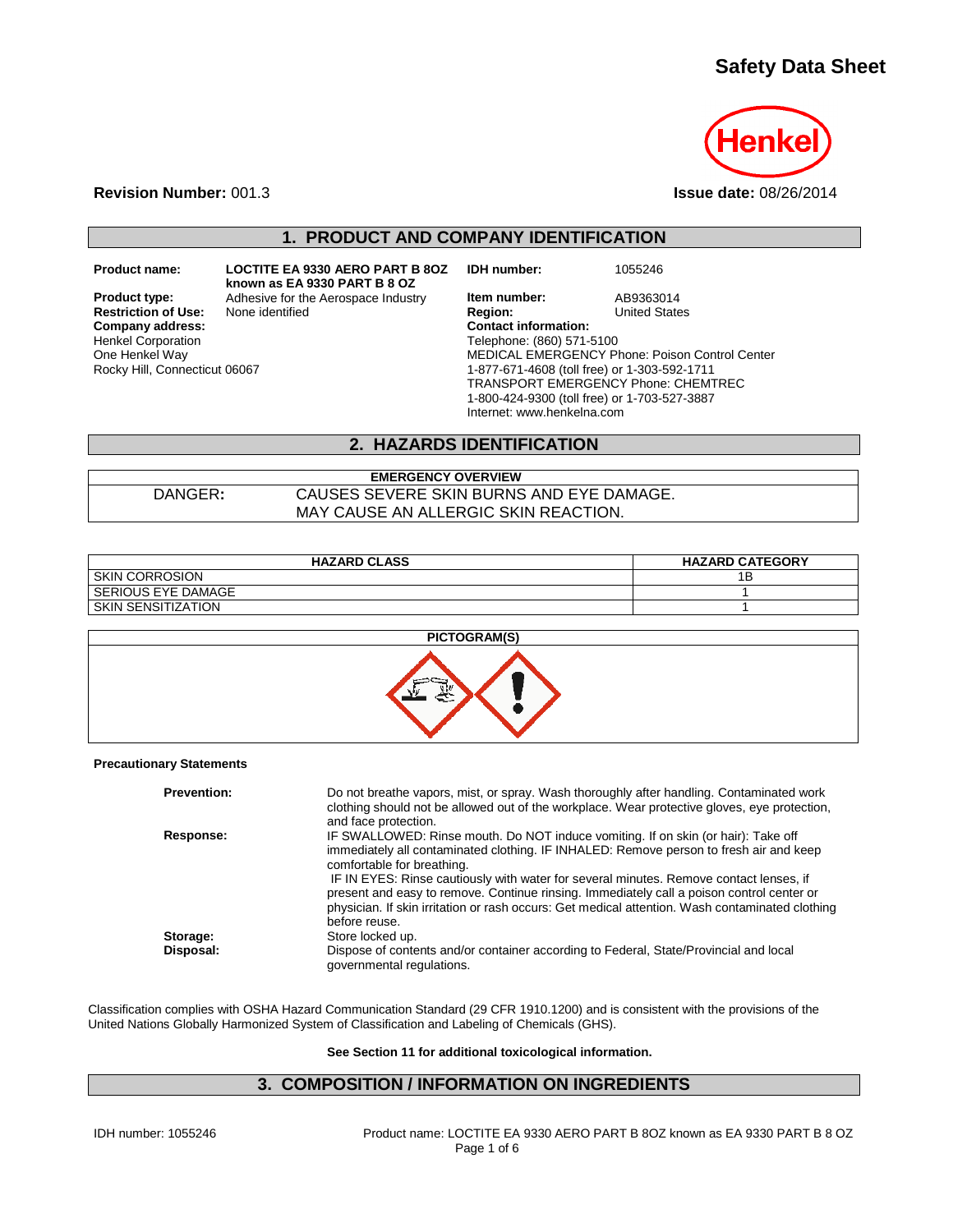| Hazardous Component(s) | <b>CAS Number</b> | Percentage* |
|------------------------|-------------------|-------------|
| Polyglycol diamine     | Proprietary       | 100<br>- 60 |
| Epoxy resin            | Proprietary       | $10 - 30$   |

\* Exact percentage is a trade secret. Concentration range is provided to assist users in providing appropriate protections.

| <b>4. FIRST AID MEASURES</b>       |                                                                                                                                                                                                       |  |
|------------------------------------|-------------------------------------------------------------------------------------------------------------------------------------------------------------------------------------------------------|--|
| Inhalation:                        | Move to fresh air. If not breathing, give artificial respiration. If breathing is<br>difficult, give oxygen. If symptoms develop and persist, get medical attention.                                  |  |
| Skin contact:                      | Immediately flush skin with plenty of water (using soap, if available). If<br>symptoms develop and persist, get medical attention. Remove contaminated<br>clothing and footwear.                      |  |
| Eye contact:                       | Get medical attention. Immediately flush eyes with plenty of water for at least<br>15 minutes.                                                                                                        |  |
| Ingestion:                         | Get immediate medical attention. Do not induce vomiting. Never give anything<br>by mouth to a victim who is unconscious or is having convulsions.                                                     |  |
| Symptoms:                          | See Section 11.                                                                                                                                                                                       |  |
|                                    | <b>5. FIRE FIGHTING MEASURES</b>                                                                                                                                                                      |  |
| <b>Extinguishing media:</b>        | Water spray (fog), foam, dry chemical or carbon dioxide.                                                                                                                                              |  |
| Special firefighting procedures:   | Wear self-contained breathing apparatus and full protective clothing, such as<br>turn-out gear. Cartridge respirators do not provide adequate protection for fire<br>fighters or exotherm mitigation. |  |
| Unusual fire or explosion hazards: | May liberate large quantities of dense, foul-smelling smoke which may contain<br>unidentified toxic gasses.                                                                                           |  |
| Hazardous combustion products:     | Oxides of carbon and nitrogen, aldehydes, acids and undetermined organics.                                                                                                                            |  |

# **6. ACCIDENTAL RELEASE MEASURES**

**Use personal protection recommended in Section 8, isolate the hazard area and deny entry to unnecessary and unprotected personnel.**

| <b>Environmental precautions:</b> | Prevent further leakage or spillage if safe to do so. Do not allow product to<br>enter sewer or waterways.                                                                              |
|-----------------------------------|-----------------------------------------------------------------------------------------------------------------------------------------------------------------------------------------|
| Clean-up methods:                 | Soak up with inert absorbent material (e.g. sand, silica gel, acid binder,<br>universal binder, sawdust). Dispose of according to Federal, State and local<br>governmental regulations. |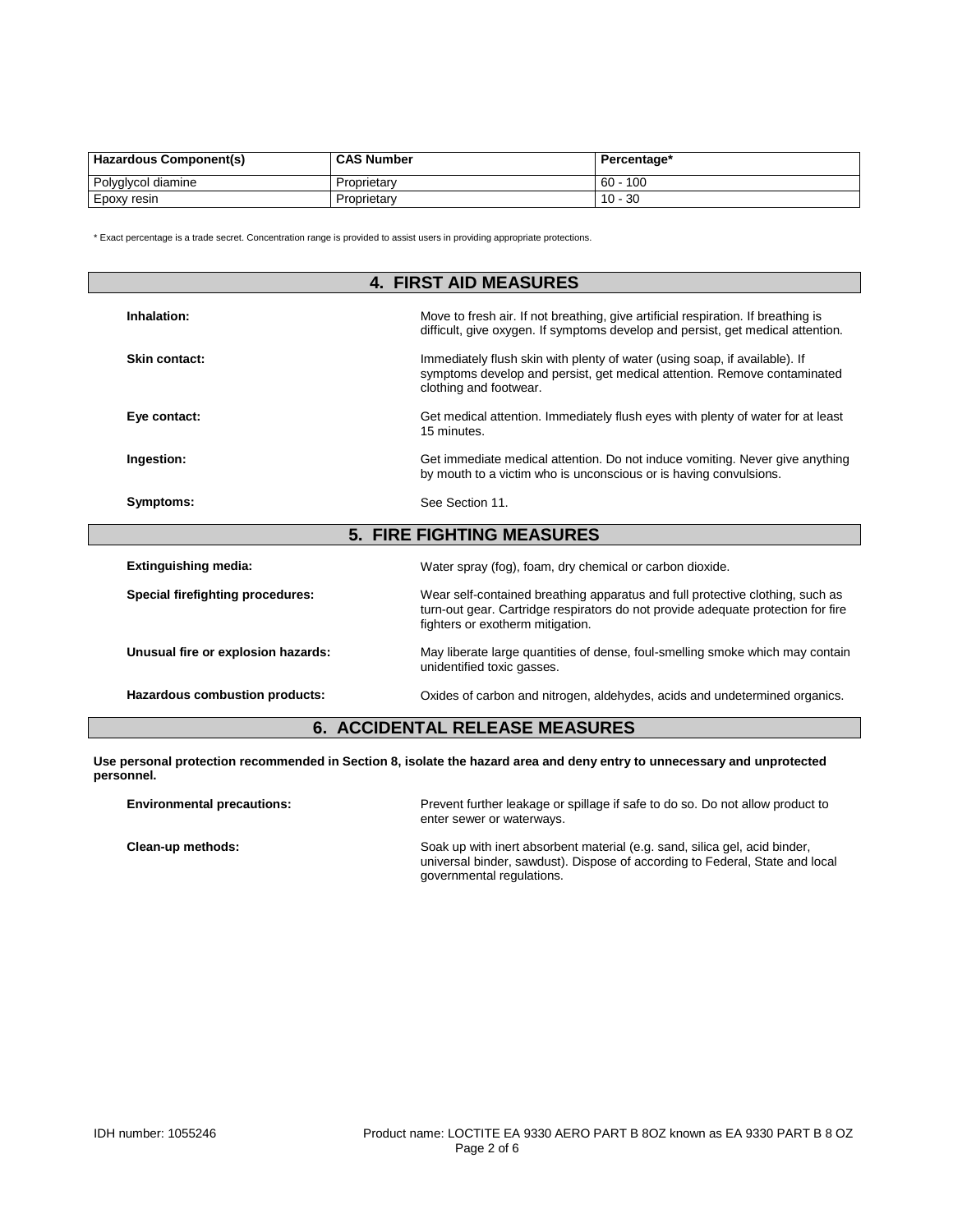## **7. HANDLING AND STORAGE**

**Handling:** Do not heat Part B at temperatures greater than 100 °C (212 °F). This material may self-react at higher temperatures and cause an exotherm. The exotherm has the potential for release of excessive energy and toxic gasses. For the Part A plus Part B adhesive mixture, follow curing schedule as recommended in product literature. Empty containers retain product residue, so obey hazard warnings and handle empty containers as if they were full. Do not cut, grind, weld, or drill on or near this container.

**Storage:** For safe storage, store between 0 °C (32°F) and 25 °C (77°F) Keep container tightly closed and in a cool, well-ventilated place away from incompatible materials.

**For information on product shelf life, please review labels on container or check the Technical Data Sheet.**

## **8. EXPOSURE CONTROLS / PERSONAL PROTECTION**

**Employers should complete an assessment of all workplaces to determine the need for, and selection of, proper exposure controls and protective equipment for each task performed.**

| <b>Hazardous Component(s)</b>  | <b>ACGIH TLV</b>                                                                                                                                                  | <b>OSHA PEL</b> | <b>AIHA WEEL</b> | <b>OTHER</b> |
|--------------------------------|-------------------------------------------------------------------------------------------------------------------------------------------------------------------|-----------------|------------------|--------------|
| Polyglycol diamine             | None                                                                                                                                                              | None            | None             | None         |
| Epoxy resin                    | None                                                                                                                                                              | None            | None             | None         |
| <b>Engineering controls:</b>   | Provide local and general exhaust ventilation to effectively remove and<br>prevent buildup of any vapors or mists generated from the handling of this<br>product. |                 |                  |              |
| <b>Respiratory protection:</b> | If ventilation is not sufficient to effectively prevent buildup of aerosols, mists or<br>vapors, appropriate NIOSH/MSHA respiratory protection must be provided.  |                 |                  |              |

**Eye/face protection:** Wear appropriate goggles, face shields or other PPE which will be effective under the circumstances if the possibility of contact exists.

**Skin protection:** Use impermeable gloves and protective clothing as necessary to prevent skin contact.

#### **9. PHYSICAL AND CHEMICAL PROPERTIES**

**Physical state:** gel-like, Liquid **Color:** gel-like, Liquid **Color:** gel-like, Liquid **Color:** gelearation and the color of the color of the color of the color of the color of the color of the color of the color of the co **Color:** White **Odor:** Ammoniacal **Odor threshold:** Not available. **pH:**<br> **Vapor pressure:**<br> **Vapor pressure:**<br> **Vapor pressure:** .<br>Vapor pressure: **Boiling point/range:** 224 °C (435.2 °F)<br> **Melting point/ range:** 224 °C (435.2 °F) **Melting point/ range:** Not determined the Not determined the Not determined the Not determined the Not determined the Not determined the Not determined the Not determined the Not determined the Not determined the Not dete Specific gravity: Vapor density: 8.45 **Flash point:**  $> 93 °C (> 199.4 °F)$ <br> **Flammable/Explosive limits - lower:** Not determined **Flammable/Explosive limits - lower:** Not determined<br> **Flammable/Explosive limits - upper:** Not determined **Flammable/Explosive limits - upper:** Not determined<br> **Autoignition temperature:** Not determined **Autoignition temperature:** Not determined<br> **Evanoration rate:** Not determined **Evaporation rate:**<br>Solubility in water: Partition coefficient (n-octanol/water):<br>VOC content: **Decomposition temperature:** 

Not miscible or difficult to mix<br>Not determined **VOC content:**  $\leftarrow$  10 g/l per SCAQMD Rule 1124 [EPA Test Method 24/304-91] (estimated)<br>Viscosity: Not available. Not available.<br>Not available.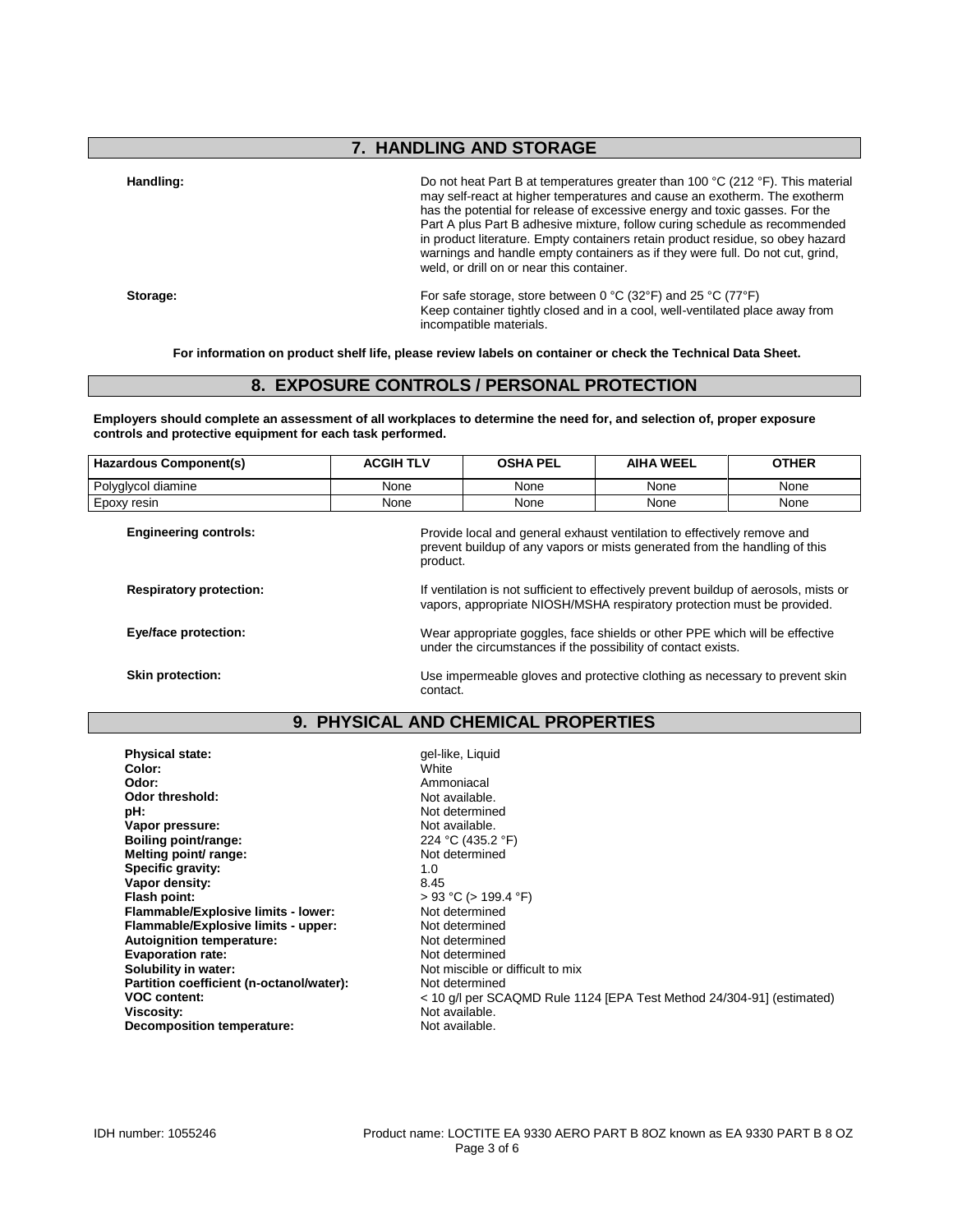# **10. STABILITY AND REACTIVITY**

| Stability:                                  | Stable                                                                                                                                                                                                                                                          |
|---------------------------------------------|-----------------------------------------------------------------------------------------------------------------------------------------------------------------------------------------------------------------------------------------------------------------|
| Hazardous reactions:                        | May occur.                                                                                                                                                                                                                                                      |
| <b>Hazardous decomposition</b><br>products: | Oxides of carbon and nitrogen, aldehydes, acids and undetermined organics.                                                                                                                                                                                      |
| Incompatible materials:                     | Keep away from strong oxidizing agents, strong Lewis or mineral acids.                                                                                                                                                                                          |
| <b>Reactivity:</b>                          | Not available.                                                                                                                                                                                                                                                  |
| Conditions to avoid:                        | Failure to observe these precautions may result in excessive heat build-up causing an<br>exotherm. Do not heat mixed adhesive unless curing surfaces to be bonded. Avoid mixing<br>resin (Part A) and curing agent (Part B) unless you plan to use immediately. |

## **11. TOXICOLOGICAL INFORMATION**

**Relevant routes of exposure:** Skin, Inhalation, Eyes

**Potential Health Effects/Symptoms**

| Inhalation:          | Mists, vapors or liquid may cause severe irritation or burns.                                                      |
|----------------------|--------------------------------------------------------------------------------------------------------------------|
| <b>Skin contact:</b> | This product is severely irritating to the skin and may cause burns. May cause allergic skin<br>reaction.          |
| Eye contact:         | May cause eye burns.                                                                                               |
| Ingestion:           | Ingestion may produce burns to the lips, oral cavity, upper airway, esophagus and possibly the<br>digestive tract. |

| Hazardous Component(s) | LD50s and LC50s | Immediate and Delayed Health Effects |
|------------------------|-----------------|--------------------------------------|
| Polyglycol diamine     | None            | Corrosive                            |
| Epoxy resin            | None            | Allergen, Irritant                   |

| Hazardous Component(s) | <b>NTP Carcinogen</b> | <b>IARC Carcinogen</b> | <b>OSHA Carcinogen</b><br>(Specifically Regulated) |
|------------------------|-----------------------|------------------------|----------------------------------------------------|
| Polyglycol diamine     | No                    | No                     | No                                                 |
| Epoxy resin            | No                    | No                     | No                                                 |

# **12. ECOLOGICAL INFORMATION**

**Ecological information:** Not available.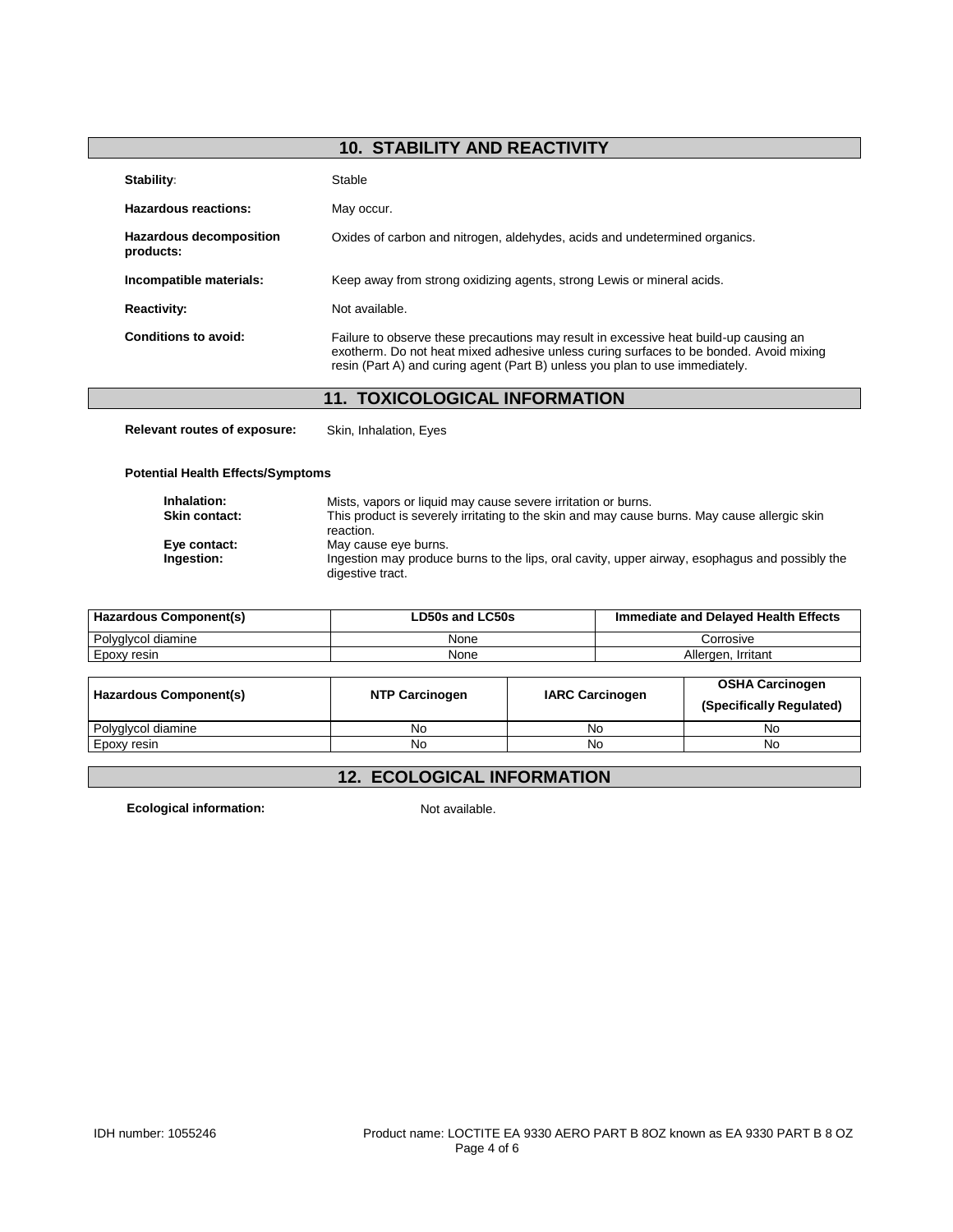| <b>13. DISPOSAL CONSIDERATIONS</b>                                                                                                                                                                                                                                                                                                                                                                                      |                                                                                                      |  |
|-------------------------------------------------------------------------------------------------------------------------------------------------------------------------------------------------------------------------------------------------------------------------------------------------------------------------------------------------------------------------------------------------------------------------|------------------------------------------------------------------------------------------------------|--|
| Information provided is for unused product only.                                                                                                                                                                                                                                                                                                                                                                        |                                                                                                      |  |
| Follow all local, state, federal and provincial regulations for disposal.<br>Recommended method of disposal:                                                                                                                                                                                                                                                                                                            |                                                                                                      |  |
| Hazardous waste number:<br>This product, if discarded, may be characterized as a RCRA corrosive waste,<br>D002.                                                                                                                                                                                                                                                                                                         |                                                                                                      |  |
|                                                                                                                                                                                                                                                                                                                                                                                                                         | <b>14. TRANSPORT INFORMATION</b>                                                                     |  |
| The transport information provided in this section only applies to the material/formulation itself, and is not specific to any<br>package/configuration.<br>U.S. Department of Transportation Ground (49 CFR)<br>Proper shipping name:<br>Amines, liquid, corrosive, n.o.s. (Diethyleneglycol diaminopropyl ether)<br>Hazard class or division:<br>8<br>Identification number:<br><b>UN 2735</b><br>Packing group:<br>Ш |                                                                                                      |  |
| International Air Transportation (ICAO/IATA)<br>Proper shipping name:<br>Amines, liquid, corrosive, n.o.s. (Diethyleneglycol diaminopropyl ether)<br>Hazard class or division:<br>8<br>Identification number:<br><b>UN 2735</b><br>Packing group:<br>Ш                                                                                                                                                                  |                                                                                                      |  |
| <b>Water Transportation (IMO/IMDG)</b><br>Proper shipping name:<br>Hazard class or division:<br>Identification number:<br>Packing group:                                                                                                                                                                                                                                                                                | AMINES, LIQUID, CORROSIVE, N.O.S. (Diethyleneglycol diaminopropyl ether)<br>8<br><b>UN 2735</b><br>Ш |  |

**15. REGULATORY INFORMATION**

#### **United States Regulatory Information**

| <b>TSCA 8 (b) Inventory Status:</b>                                                                                                                | All components are listed or are exempt from listing on the Toxic Substances Control Act                                                                                                                                          |
|----------------------------------------------------------------------------------------------------------------------------------------------------|-----------------------------------------------------------------------------------------------------------------------------------------------------------------------------------------------------------------------------------|
| <b>TSCA 12 (b) Export Notification:</b>                                                                                                            | Inventory.<br>None above reporting de minimis                                                                                                                                                                                     |
| <b>CERCLA/SARA Section 302 EHS:</b><br><b>CERCLA/SARA Section 311/312:</b><br><b>CERCLA/SARA Section 313:</b><br><b>California Proposition 65:</b> | None above reporting de minimis<br>Immediate Health, Delayed Health<br>None above reporting de minimis<br>This product contains a chemical known to the State of California to cause birth defects or<br>other reproductive harm. |
| <b>Canada Regulatory Information</b>                                                                                                               |                                                                                                                                                                                                                                   |
| <b>CEPA DSL/NDSL Status:</b>                                                                                                                       | All components are listed on or are exempt from listing on the Canadian Domestic<br>Substances List.                                                                                                                              |

# **16. OTHER INFORMATION**

**This safety data sheet contains changes from the previous version in sections:** New Material Safety Data Sheet format.

Prepared by: Mark Mau, Regulatory Affairs Specialist

**Issue date:** 08/26/2014